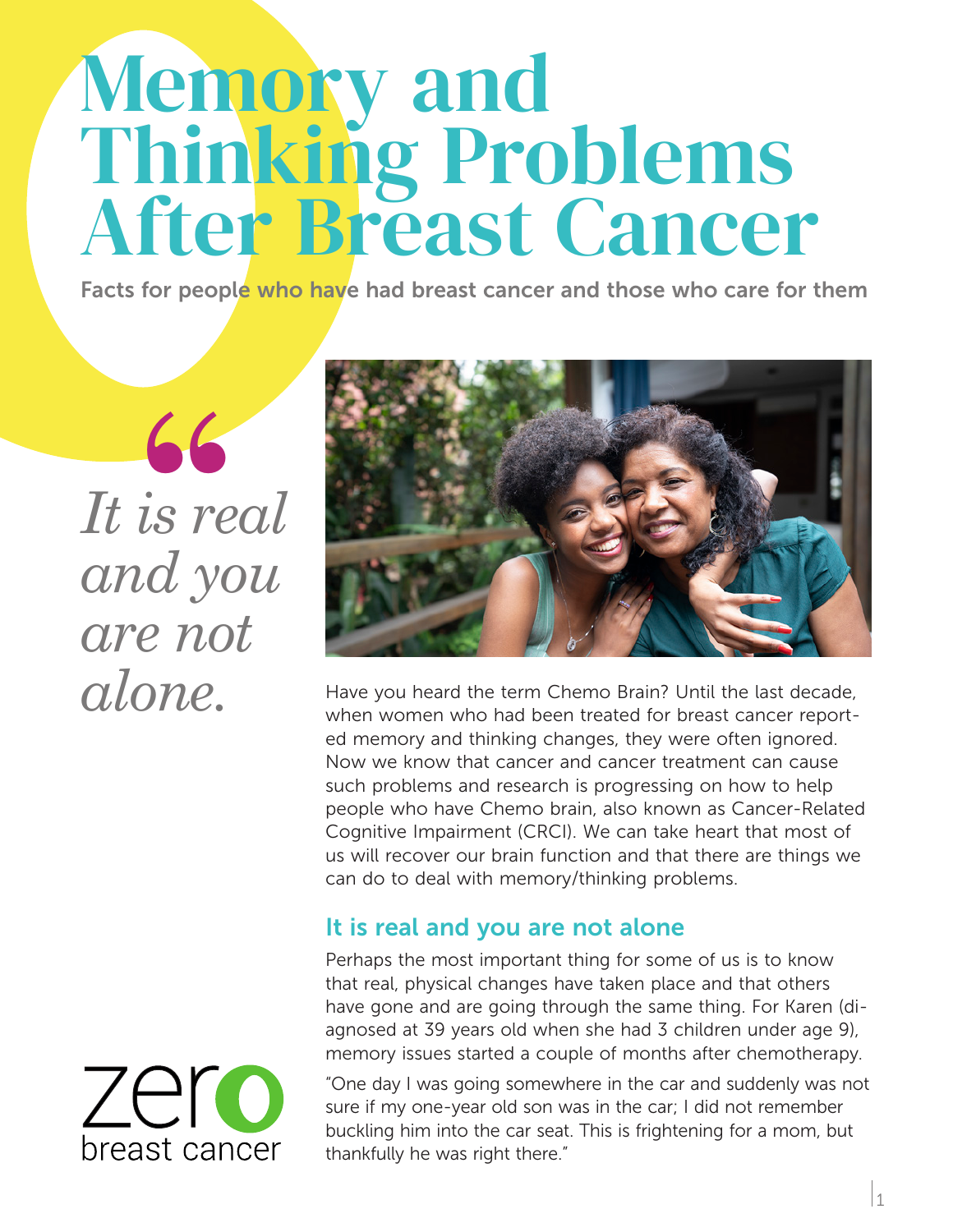

CRCI is often scary. It affects memory, decision-making, attention, and processing speed. Some breast cancer patients report problems beginning at diagnosis, possibly linked to physical symptoms, fatigue, and emotional distress or worry. One study found that women who received chemotherapy performed worse on memory tests than other breast cancer patients, and that their brains were working much harder.

Imaging studies suggest that the brain changes with cancer treatment, including the structure and way it is organized, reducing the ability to process information. Hormone and targeted therapies can also cause cognitive problems. Knowing the cause of our CRCI can be a relief, but how do we deal with these changes?

#### Managing memory/thinking problems

CRCI may be caused by treatable conditions or by medication. Scientists are studying ways to recover memory and cognition after cancer. Some ways we can manage fatigue include healthy eating, good sleep, aerobic exercise, meditation/deep breathing, and stress reduction (check out Kaiser Permanente's *Cancer: Home Treatment for Fatigue*).

For ongoing CRCI, there are things we can do to cope. Karen was frustrated with her memory changes. "I have slowed down and simplified," she said. This is in line with CRCI advice:

- 1. Allow more time to do things than you did in the past
- 2. Avoid multi-tasking
- 3. Reduce clutter and keep important things in a designated place (like your phone)
- 4. Follow a routine
- 5. Find ways to organize yourself a checklist, notes, a calendar, smart phone apps or alarms, etc.

For Karen, an online calendar was invaluable.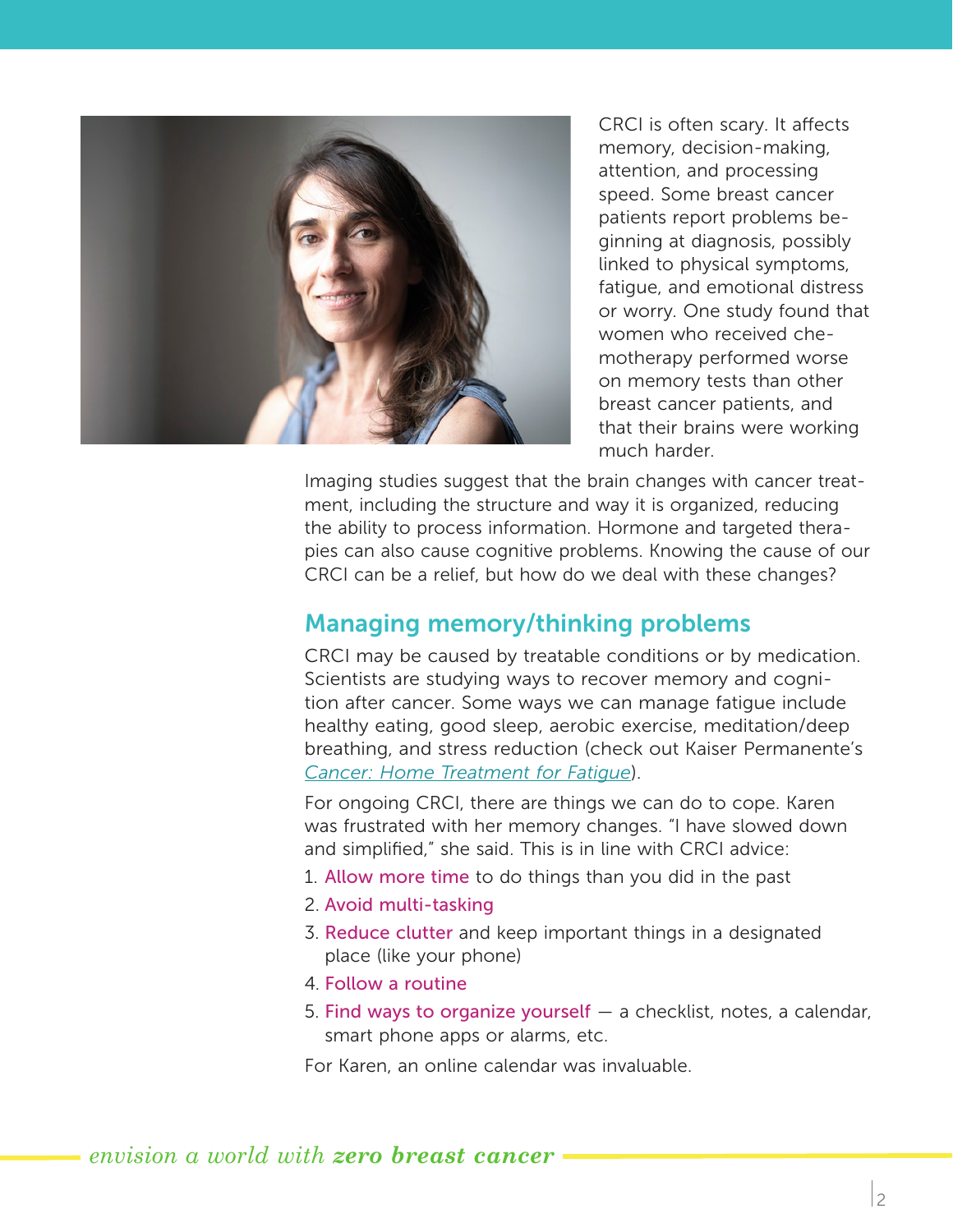"I found that using Google calendar for every little thing helped… I use reminders on the calendar for the day before and then the hour before."

66

# *Friends don't realize that memory loss is actually a thing.*

Alarms and reminders are really useful for remembering when to take medications and to avoid missing medical and other appointments. They can also help to establish healthy habits, like setting a time for exercise and getting together with friends.

# Getting support

The people in our lives are also critical for providing support and keeping our brains working. Karen's family noticed cognitive changes and they were confused by it. However, it isn't always something that others can see—we may need to tell them what we are going through. "Friends don't realize that memory loss is actually a thing," Karen told us. Letting family and friends know that this is normal after cancer treatment and that it should get better with time can make both of you feel better! ASCO's Cancer.net has tips for talking about these things with friends and family, including kids and teens.

For those of us with jobs when diagnosed with cancer, returning to work can pose challenges but can also be a source of socializing and self-esteem. Some moms in Karen's support group said that going back to work helped their memory. One survivor was supported by her employer and co-workers as she built back up to full-time. Another said she could no longer handle two different computer systems and, luckily, was able to retire. For some, the loss of social interaction is as big a problem as the loss of income.